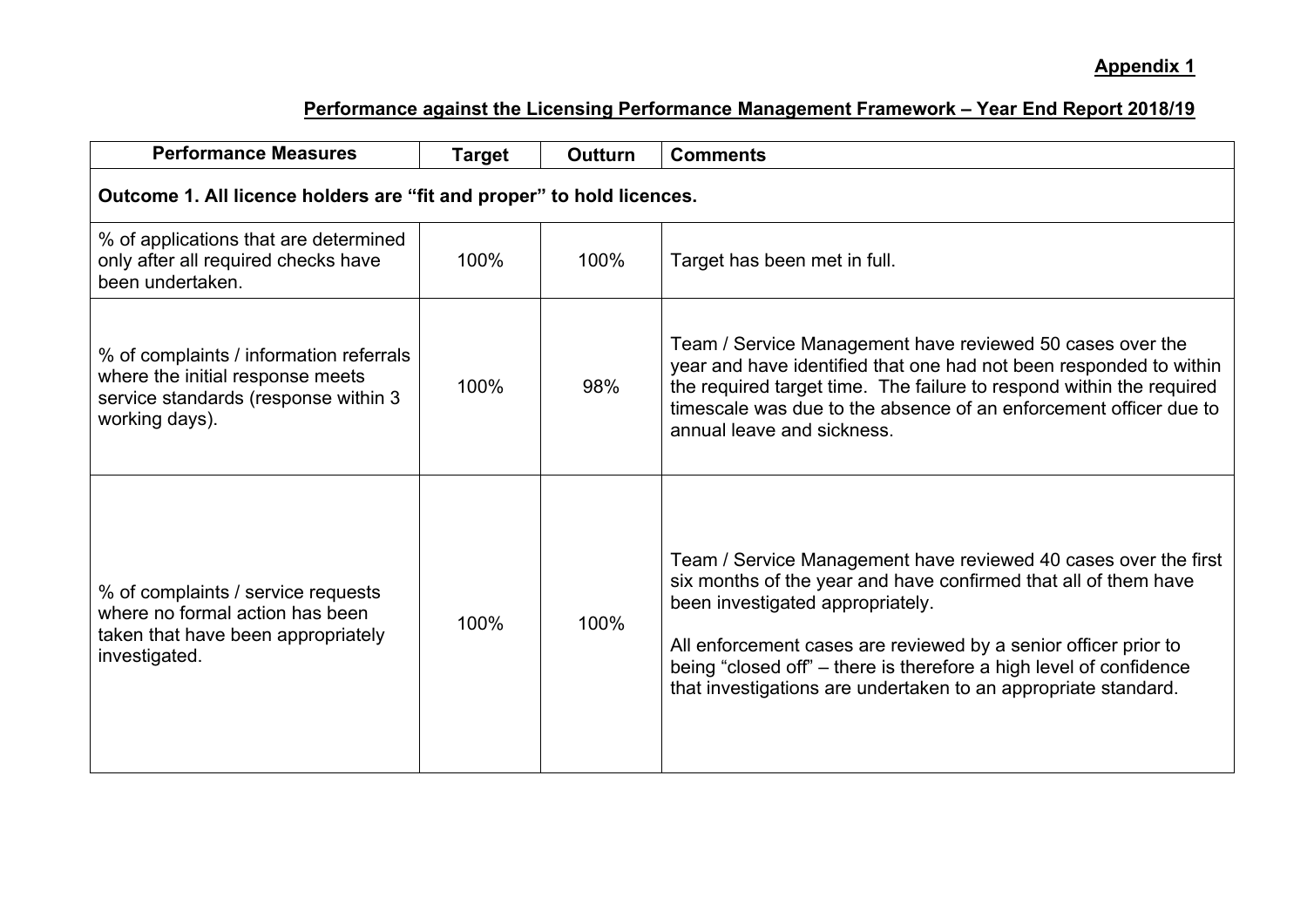| <b>Performance Measures</b>                                                                                                          | <b>Target</b> | <b>Outturn</b> | <b>Comments</b>                                                                                                                                                                                                                                                                                                                                                                                                                                        |  |
|--------------------------------------------------------------------------------------------------------------------------------------|---------------|----------------|--------------------------------------------------------------------------------------------------------------------------------------------------------------------------------------------------------------------------------------------------------------------------------------------------------------------------------------------------------------------------------------------------------------------------------------------------------|--|
| Outcome 2. Decision makers make high quality judgements that protect the public from risk of harm.                                   |               |                |                                                                                                                                                                                                                                                                                                                                                                                                                                                        |  |
| % of case hearing information<br>provided to Committee Services by to<br>the agreed deadline.                                        | 100%          | 75%            | The Licensing Board Sub-Committee has met 20 times during the<br>2018/19. Reports for 15 of these hearings were provided within the<br>required timescale.<br>Of the reports that were provided after the deadline, 4 were 1 day<br>past the deadline, and 1 was 2 days past the deadline).<br>Additional officers have been included in the report drafting<br>process which it is envisaged will avoid delay in the production of<br>future reports. |  |
| % of Licensing Board members that<br>have received training in the role.                                                             | 100%          | 86%            | The Licensing Board consists of 21 Councillors; all but three<br>Councillors have attended the required training. Unfortunately it<br>was not possible to deliver training during 2018/19, however<br>training has been arranged for the current year in July. None of the<br>untrained Board Members have taken part in a Licensing Board<br>Sub-Committee hearing.                                                                                   |  |
| % of Licensing Board decisions that<br>are made in accordance with the<br>Council's policy.                                          | 100%          | 100%           | Target has been met in full.                                                                                                                                                                                                                                                                                                                                                                                                                           |  |
| % of licensing decisions that are<br>made in accordance with the scheme<br>of delegation to officers and members<br>/ commissioners. | 100%          | 100%           | Target has been met in full.                                                                                                                                                                                                                                                                                                                                                                                                                           |  |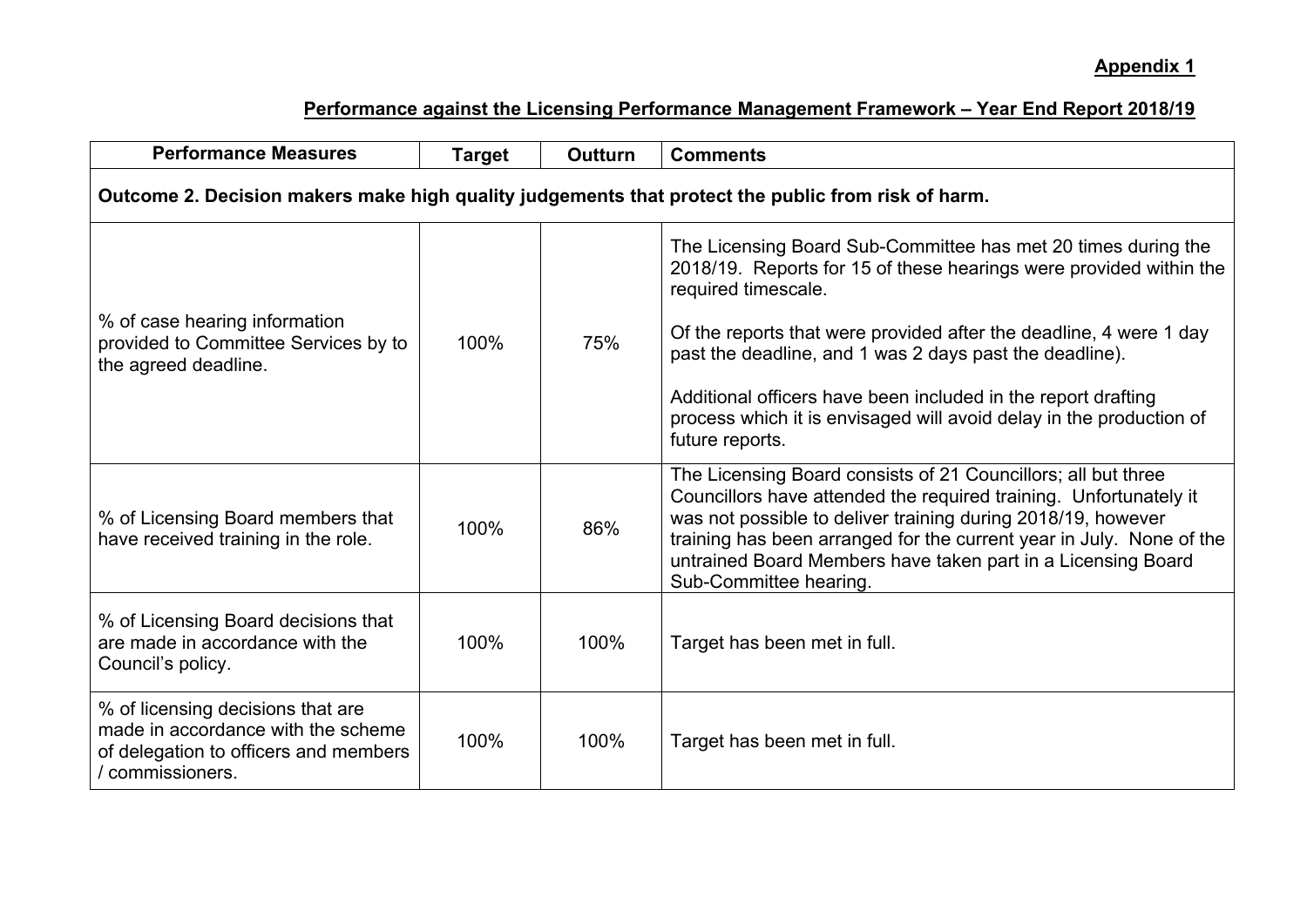| <b>Performance Measures</b>                                                                                                                                        | Target | <b>Outturn</b> | <b>Comments</b>                                                                                                                                                                                                                                                                                                                                                                                                                                                                                                                                                                                                                                                                                                                                                                                                                                                                                                                                                           |  |  |
|--------------------------------------------------------------------------------------------------------------------------------------------------------------------|--------|----------------|---------------------------------------------------------------------------------------------------------------------------------------------------------------------------------------------------------------------------------------------------------------------------------------------------------------------------------------------------------------------------------------------------------------------------------------------------------------------------------------------------------------------------------------------------------------------------------------------------------------------------------------------------------------------------------------------------------------------------------------------------------------------------------------------------------------------------------------------------------------------------------------------------------------------------------------------------------------------------|--|--|
| Outcome 3. The licensing service make maximum use their statutory powers (where appropriate) to disrupt criminal activity<br>(including CSE and related activity). |        |                |                                                                                                                                                                                                                                                                                                                                                                                                                                                                                                                                                                                                                                                                                                                                                                                                                                                                                                                                                                           |  |  |
| Attendance of licensing team at<br>weekly CSE intelligence meetings<br>(chaired by South Yorkshire Police).                                                        | 80%    | 59%            | There were 49 meetings held in the year 2018/19, and the<br>Licensing Manager attended 29 of these. The reasons for non-<br>attendance are as follows:<br>• Annual leave (9 occasions)<br>Presenting at CSE Conference (1 occasion)<br>Meeting conflict (8 occasions)<br>Training (2 occasions)<br>The Chair of the meeting has previously confirmed that it would not<br>be appropriate to send a delegate to the meeting in normal<br>circumstances, and that any actions / relevant information will be<br>provided directly to the Licensing Manager as appropriate. In<br>addition, the meeting is attended by other RMBC officers, and<br>information would be fed back to the Licensing Manager by them<br>as an additional safeguard. It has been confirmed that an RMBC<br>officer attended on all of the occasions that the Licensing Manager<br>did not – where appropriate this officer provided an update to the<br>Licensing Manager following the meeting. |  |  |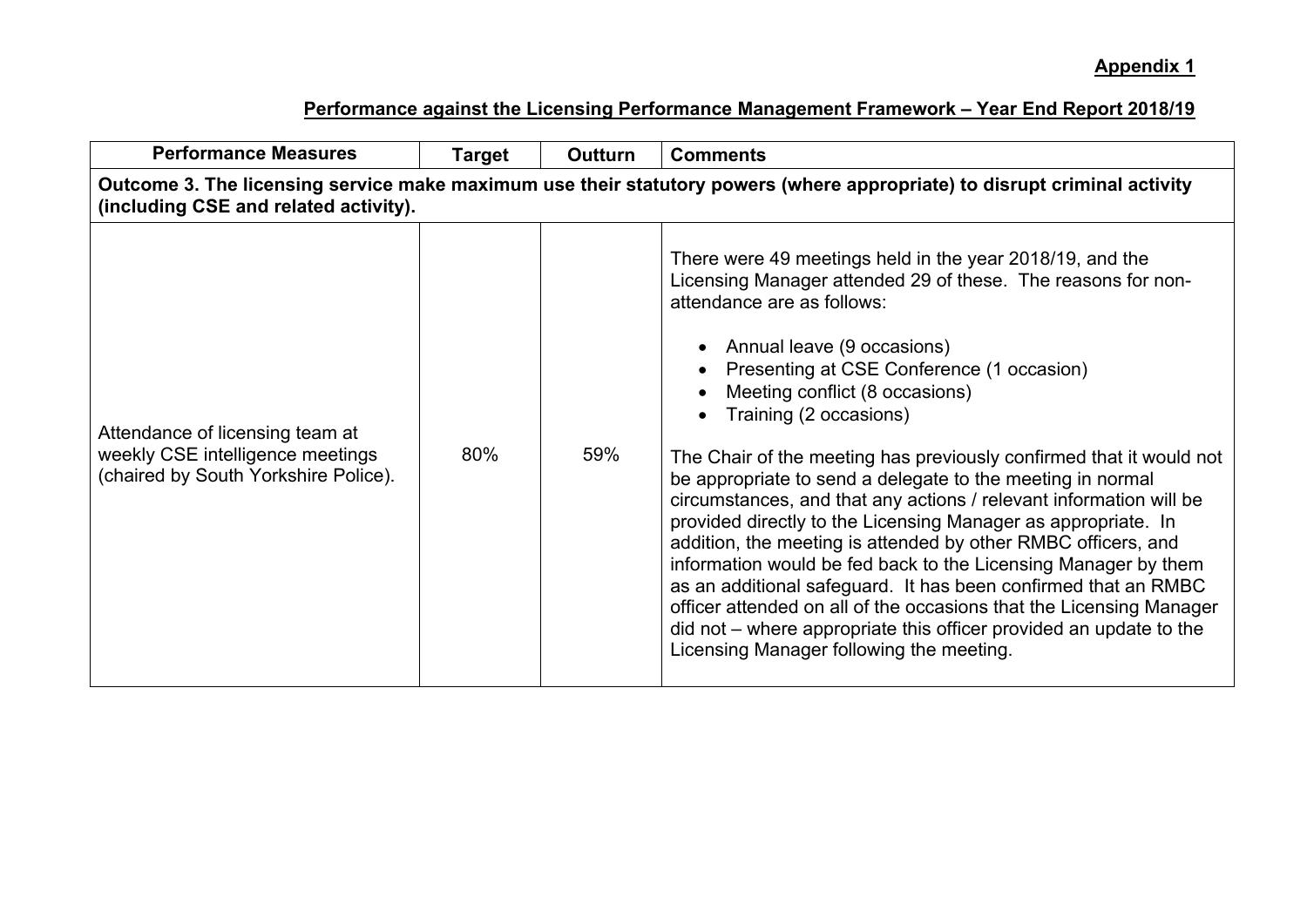| <b>Performance Measures</b>                                                                       | <b>Target</b>            | <b>Outturn</b> | <b>Comments</b>                                                                                                                                                                                                                                                                                                                                                                                                                                                                                                                                                                                                                            |
|---------------------------------------------------------------------------------------------------|--------------------------|----------------|--------------------------------------------------------------------------------------------------------------------------------------------------------------------------------------------------------------------------------------------------------------------------------------------------------------------------------------------------------------------------------------------------------------------------------------------------------------------------------------------------------------------------------------------------------------------------------------------------------------------------------------------|
| Circulation of key contacts to partners<br>for use in cases of referrals and for<br>data sharing. | Once every<br>six months | Completed      | Target has been met.                                                                                                                                                                                                                                                                                                                                                                                                                                                                                                                                                                                                                       |
| Number of multiagency operations<br>undertaken                                                    | 4 (annually)             |                | The target of 4 is an annual target based on one multiagency<br>operation per Quarter. The operations may be proactive or<br>reactive in nature and will include partners such as South Yorkshire<br>Police, Her Majesty's Revenue and Customs and the Vehicle and<br><b>Operator Standards Agency.</b><br>There have been five multi agency operations, two operations have<br>been conducted with the Police, two with the Immigration Service<br>and one with the Security Industry Authority.<br>In addition, two test purchase operations have been conducted in<br>operations involving the Police, Licensing and Trading Standards. |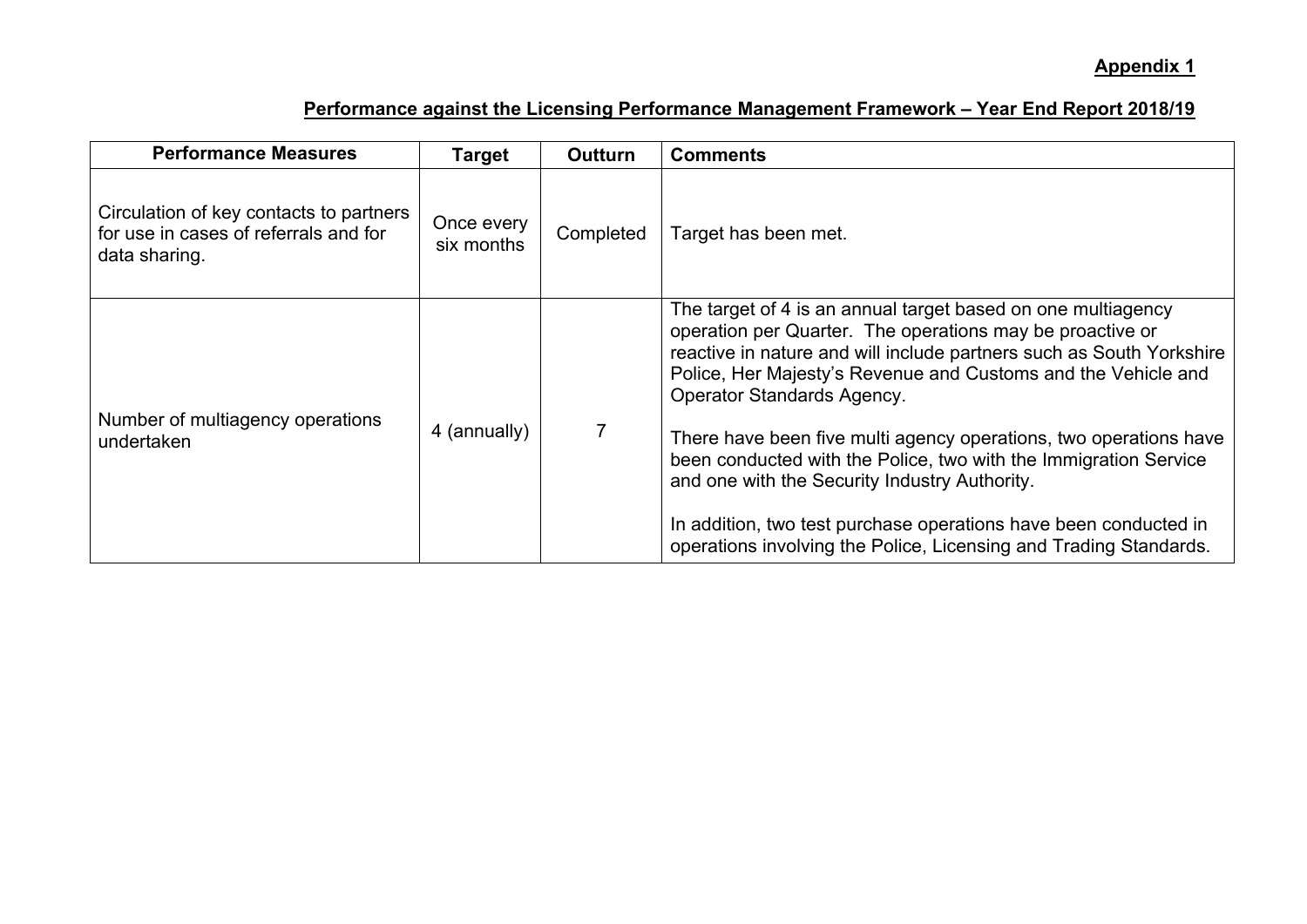| <b>Performance Measures</b>                  | Target       | <b>Outturn</b> | <b>Comments</b>                                                                                                                                                                                                                                                                                                                                                                                                                                                                                                                         |
|----------------------------------------------|--------------|----------------|-----------------------------------------------------------------------------------------------------------------------------------------------------------------------------------------------------------------------------------------------------------------------------------------------------------------------------------------------------------------------------------------------------------------------------------------------------------------------------------------------------------------------------------------|
| Number of proactive operations<br>undertaken | 6 (annually) | 6              | The target of 6 is an annual target based on one RMBC lead<br>proactive operation every two months. Operations may involve<br>RMBC in isolation or may be multiagency operations involving<br>RMBC and partners.<br>Two operations were undertaken in relation to vehicle and driver<br>compliance with licence conditions, and one in relation to the<br>operations of Private Hire Operators.<br>Officers also undertook two late night enforcement operations and<br>too part in Operation Duxford (lead by South Yorkshire Police). |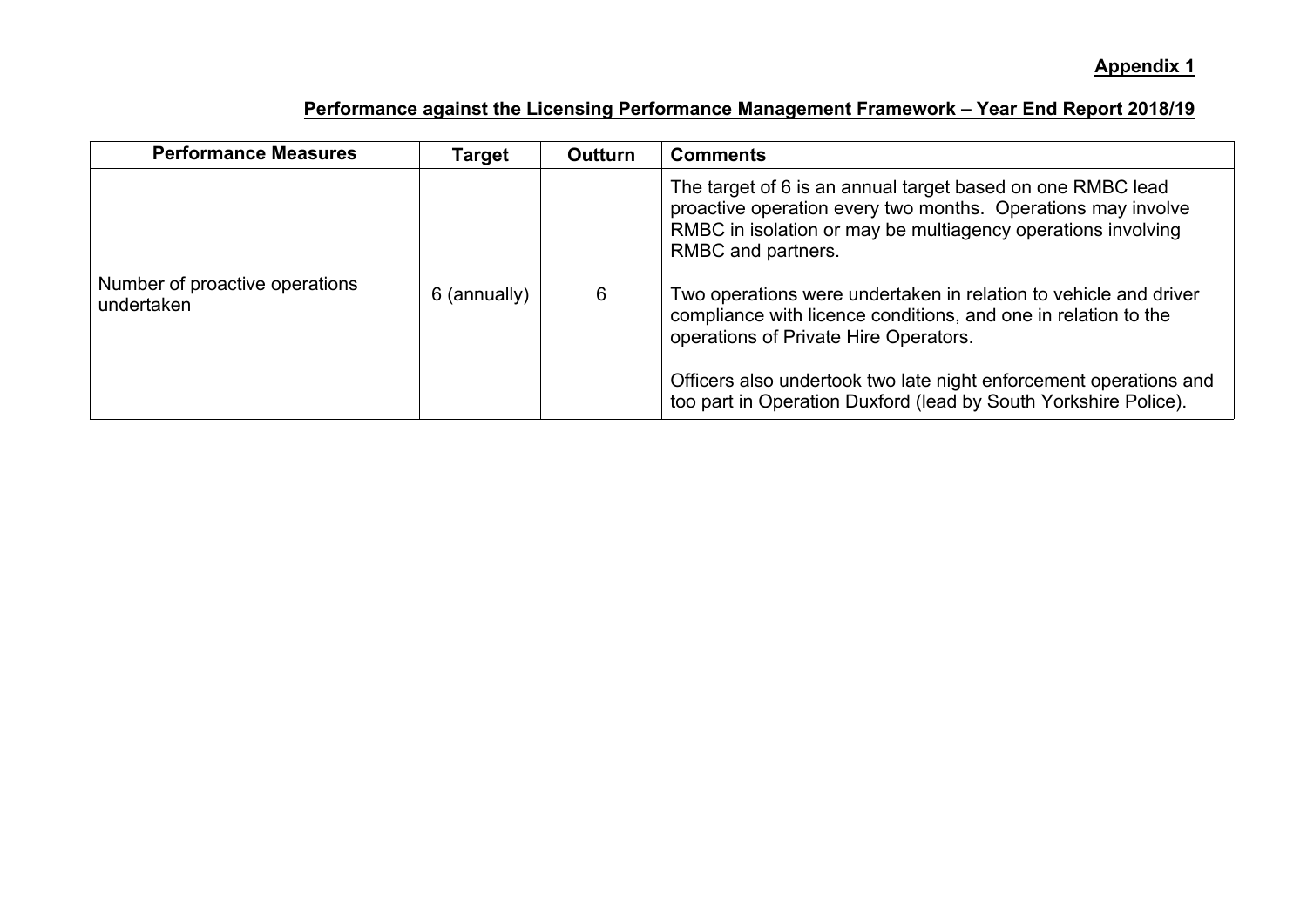| <b>Performance Measures</b>                                                                            | <b>Target</b> | <b>Outturn</b> | <b>Comments</b>                                                                                                                                                                                                                                                                                                                                                                                                                                                                                                                                                                                                                    |  |
|--------------------------------------------------------------------------------------------------------|---------------|----------------|------------------------------------------------------------------------------------------------------------------------------------------------------------------------------------------------------------------------------------------------------------------------------------------------------------------------------------------------------------------------------------------------------------------------------------------------------------------------------------------------------------------------------------------------------------------------------------------------------------------------------------|--|
| Outcome 4. The licensing team consistently provides high quality processing of licensing applications. |               |                |                                                                                                                                                                                                                                                                                                                                                                                                                                                                                                                                                                                                                                    |  |
| % of applications that are processed<br>in accordance with the licensing<br>policy.                    | 100%          | 98%            | Service standards require a licence to be determined within 3<br>working days of all required checks being completed (the<br>determination will either be for the licence to be issued, or the<br>application referred to a case hearing meeting at a future date).<br>During 2018/19:<br>401 driver licenses were issued, all but 23 were determined within<br>3 working days of all necessary checks being completed.<br>819 vehicle licences were issued, all of which were determined<br>within 3 working days.<br>72 Private Hire Operator Licences were issued, all but 3 of which<br>were determined within 3 working days. |  |
| % of licensing records that contain all<br>required information in a secure but<br>accessible format.  | 100%          | 100%           | Management have reviewed 30 driver and vehicle records<br>throughout the year. No instances were identified where officers<br>had failed to record information on Lalpac.                                                                                                                                                                                                                                                                                                                                                                                                                                                          |  |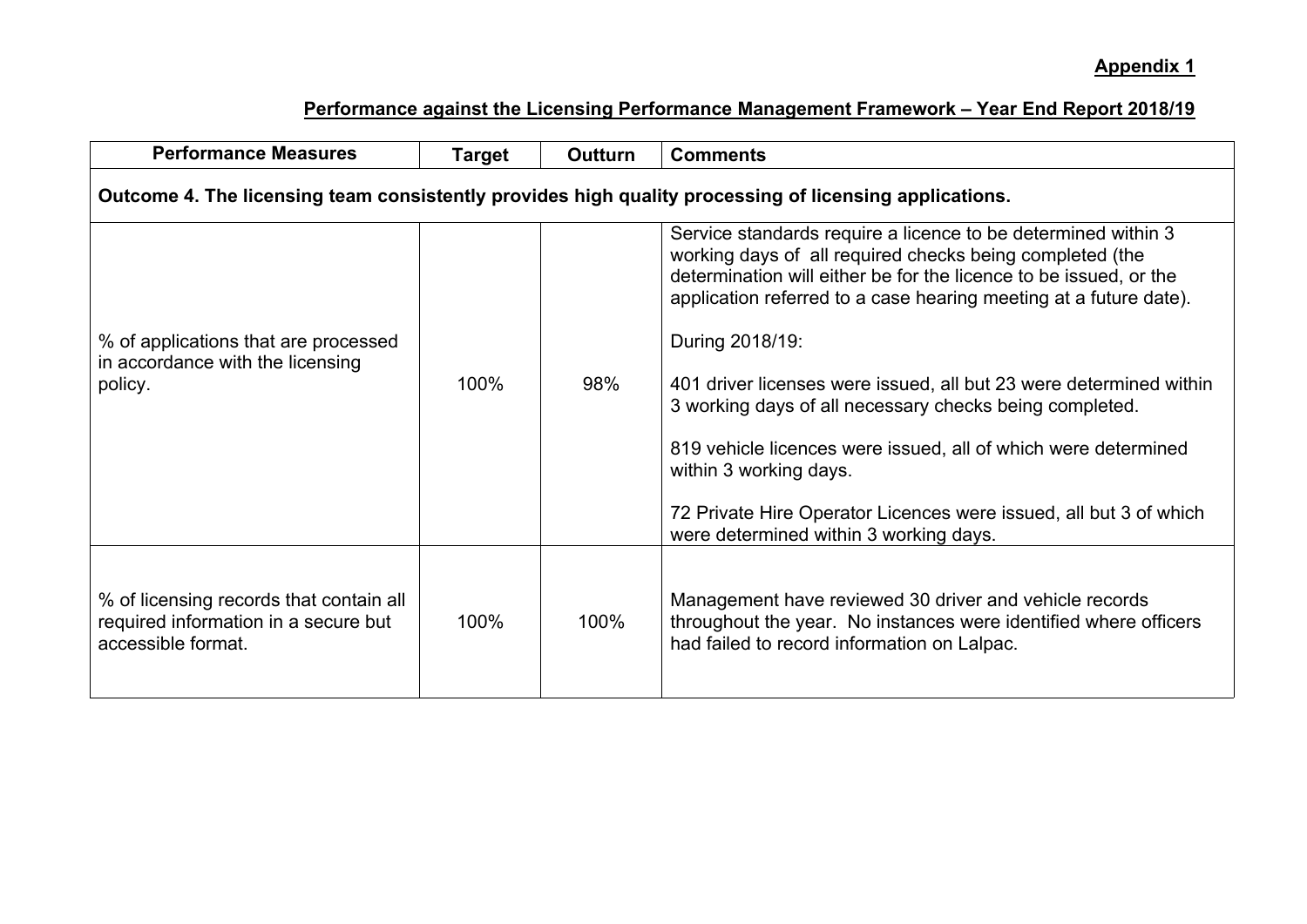| <b>Performance Measures</b>                                                                                                                 | <b>Target</b> | <b>Outturn</b> | <b>Comments</b>                                                                                                                                                                                                                                                                                                                                                                                                                                                                                                        |  |
|---------------------------------------------------------------------------------------------------------------------------------------------|---------------|----------------|------------------------------------------------------------------------------------------------------------------------------------------------------------------------------------------------------------------------------------------------------------------------------------------------------------------------------------------------------------------------------------------------------------------------------------------------------------------------------------------------------------------------|--|
| Outcome 5. The Council's private hire and hackney carriage licensing policy will be effectively implemented.                                |               |                |                                                                                                                                                                                                                                                                                                                                                                                                                                                                                                                        |  |
| % of licensed vehicles that have a<br>taxi camera fitted in accordance with<br>the Council's policy.                                        | 100%          | 100%           | This figure represents the number of licensed vehicles that require<br>a camera and have had one installed.<br>Licences (and intermediate plates) are not issued unless a camera<br>system has been fitted into the vehicle.<br>For the purposes of this performance figure, any vehicles with<br>4 Eyez cameras have not been regarded as failing to meet the<br>Council's requirements – principally because it is not possible to<br>state with certainty exactly how many vehicles were affected by<br>this issue. |  |
| % of driver licence holders that are<br>required to have maintained a<br>subscription to the DBS online update<br>service and have done so. | 100%          | 100%           | This figure indicates the number of eligible licence holders that<br>have subscribed to the DBS online update service. The<br>subscription is an annual subscription; however there are a number<br>of licence holders that have been required to renew their<br>subscription within the year. Any licence holders that fail to<br>maintain their subscription will be required to undertake another<br>DBS check and subscribe to the update service.                                                                 |  |